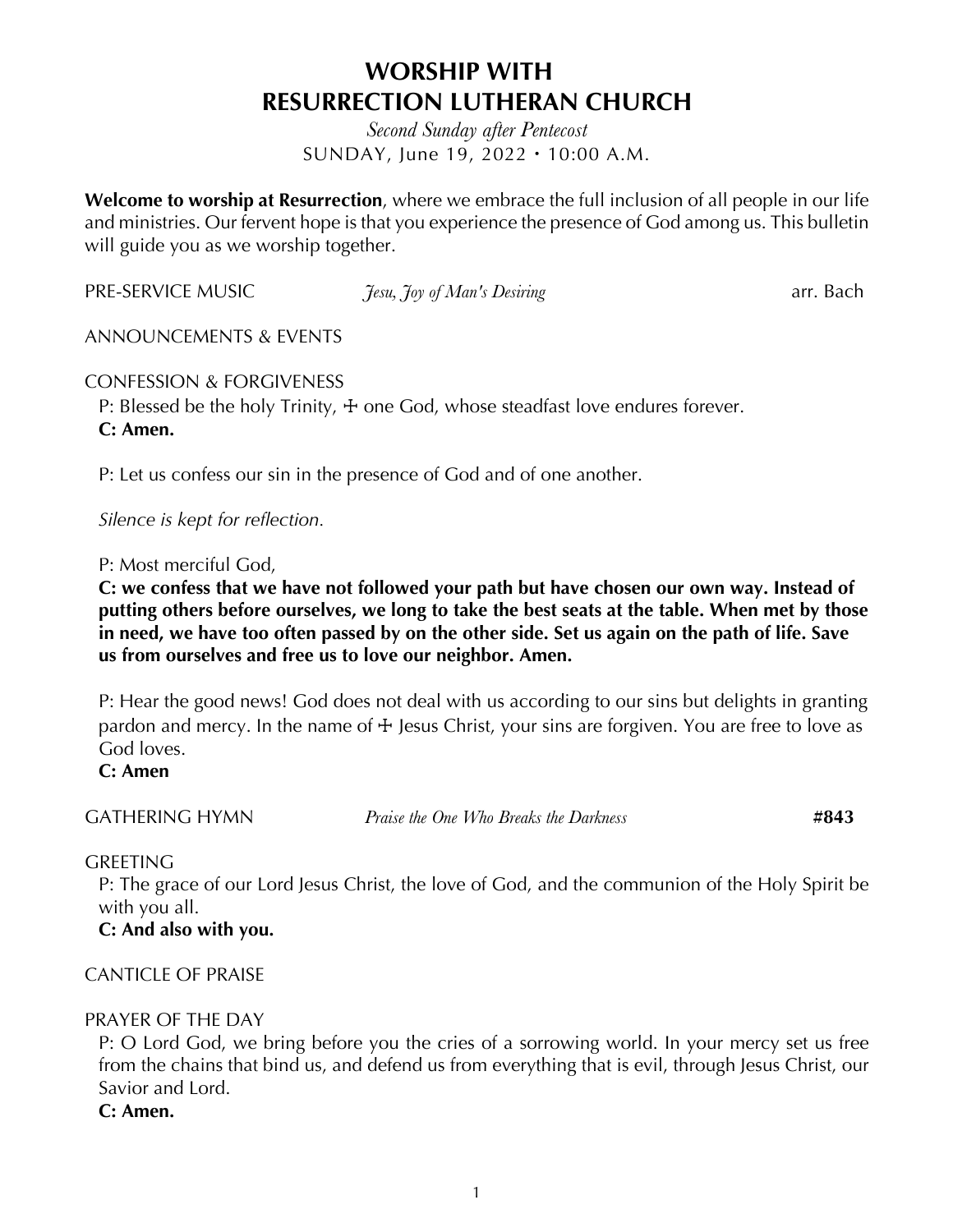FIRST READING Isaiah 65:1-9 L: Word of God, word of life. **C: Thanks be to God.**

SECOND READING GALACTER CONDITIONS AND SECOND READING L: Word of God, word of life. **C: Thanks be to God.**

GOSPEL ACCLAMATION

P: The holy gospel according to Luke. **C: Glory to you, O Lord.**

P: The gospel of the Lord. **C: Praise to you, O Christ.**

#### APOSTLES' CREED

**C: I believe in God, the Father almighty, creator of heaven and earth. I believe in Jesus Christ, God's only Son, our Lord, who was conceived by the Holy Spirit, born of the virgin Mary,**

**suffered under Pontius Pilate, was crucified, died, and was buried; he descended to the dead. On the third day he rose again; he ascended into heaven, he is seated at the right hand of the Father, and he will come to judge the living and the dead. I believe in the Holy Spirit, the holy catholic church,**

**the communion of saints, the forgiveness of sins, the resurrection of the body, and the life everlasting. Amen.**

#### PRAYERS OF THE CHURCH

(After each petition of prayer, we respond:) L: God, in your mercy, **C: hear our prayer.**

## CHILDREN'S MESSAGE

#### THE PEACE

P: The peace of the Lord be with you always.

#### **C: And also with you.**

## **OFFERING**

*With gratitude and joy, we offer something of our lives to God as part of our service to the world. Resurrection people give financially online and through the mail as well as here in worship. To give online, visit rlcindy.org/* 

GOSPEL Luke 8:26-29

SERMON Pastor Ryan Bailey

#### HYMN OF THE DAY *Cast Out, O Christ*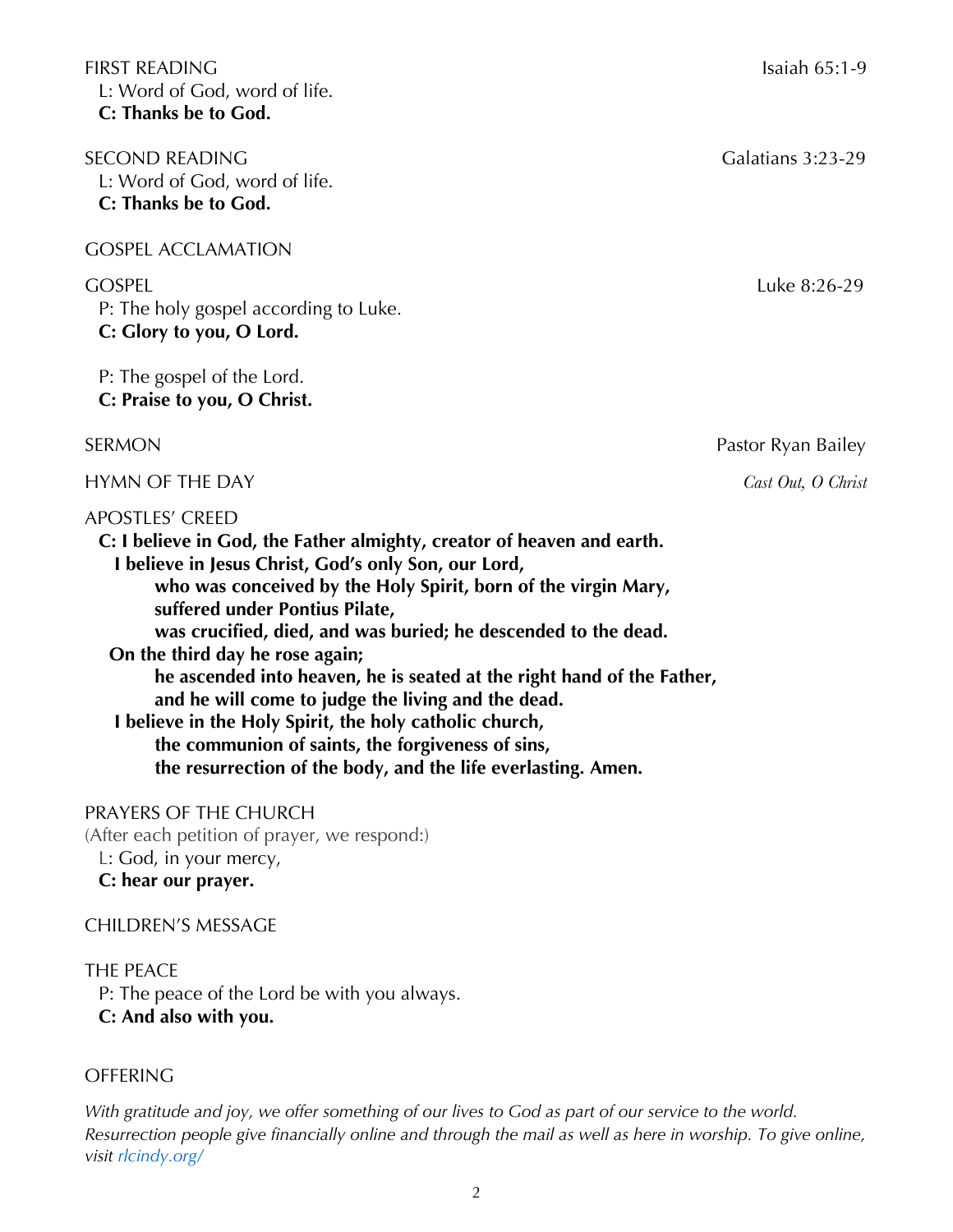#### OFFERTORY PRAYER

L: God of abundance: you have set before us a plentiful harvest. As we feast on your goodness, strengthen us to labor in your field, and equip us to bear fruit for the good of all, in the name of Jesus.

**C: Amen.**

## HOLY COMMUNION

P: The Lord be with you. **C: And also with you.**

P: Lift up your hearts. **C: We lift them to the Lord.**

P: Let us give thanks to the Lord our God. **C: It is right to give our thanks and praise.**

P: It is indeed right, our duty and our joy, that we should at all times and in all places give thanks and praise to you, almighty and merciful God…And so, with all the choirs of angels, with the church on earth and the hosts of heaven, we praise your name and join their unending hymn:

**C: Holy, holy, holy Lord, God of pow'r and might, heaven and earth are full of your glory. Hosanna. Hosanna. Hosanna in the highest. Blessed is he who comes in the name of the Lord. Hosanna in the highest.**

P: Holy, mighty, and merciful Lord, heaven and earth are full of your glory… In the night in which he was betrayed, our Lord Jesus took bread…

To whom, with you and the Holy Spirit, be all honor and glory, now and forever. **C: Amen.**

#### LORD'S PRAYER

**C: Our Father in heaven, hallowed be your name, your kingdom come, your will be done, on earth as in heaven. Give us today our daily bread. Forgive us our sins as we forgive those who sin against us. Save us from the time of trial and deliver us from evil. For the kingdom, the power, and the glory are yours, now and forever. Amen.**

#### DISTRIBUTION

P: In Christ's presence there is fullness of joy. Come to the banquet.

LAMB OF GOD